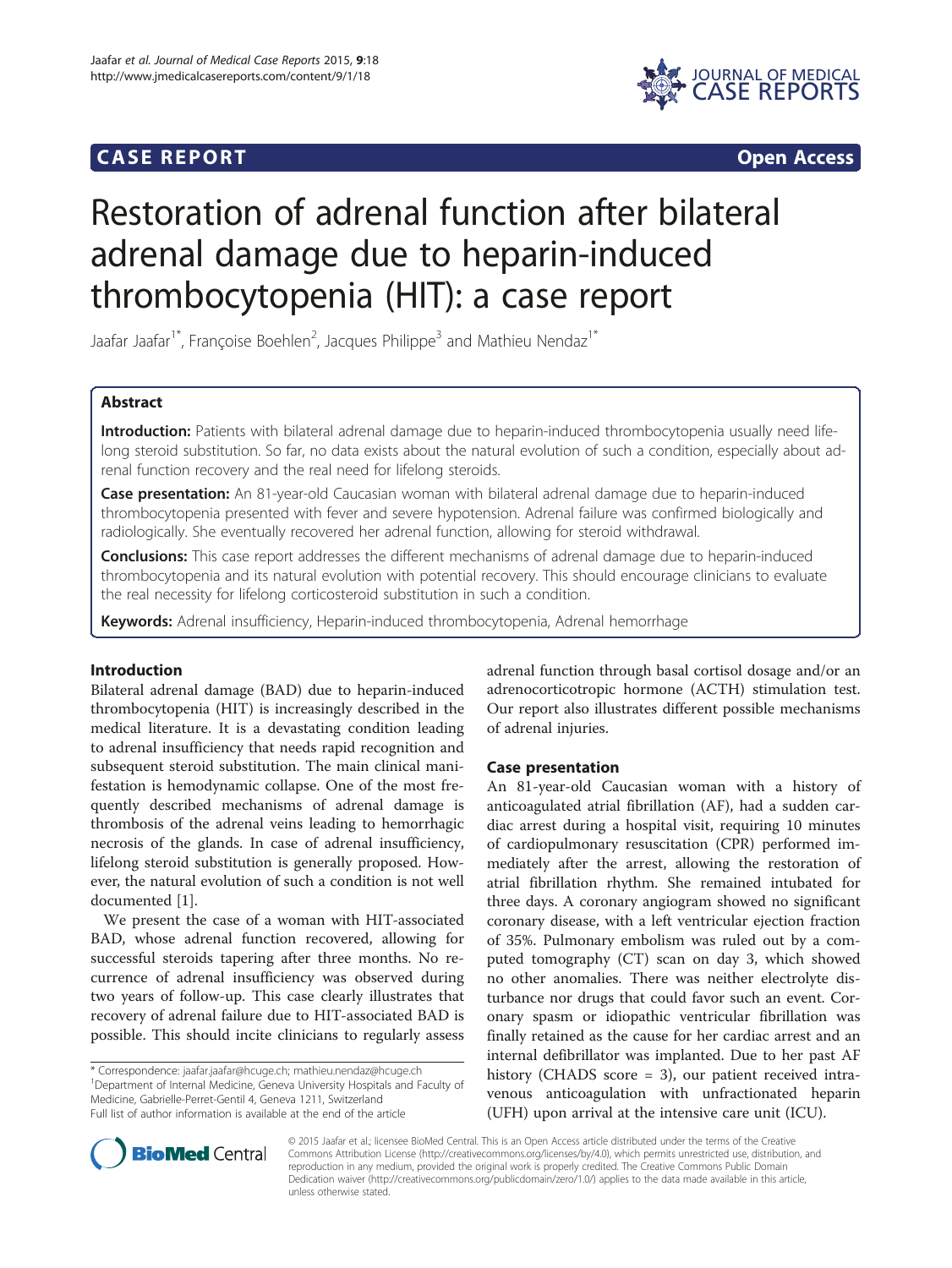On day 8, she presented with fever, hypotension and tachycardia. Broad-spectrum antibiotics and inotropic support with dobutamine and noradrenaline were started.

Her platelet count dropped from 656 G/L on admission (our patient was known for an essential thrombocytosis Jak-2 positive status) to 131G/L on day 10 and 129G/L on day 11 (Figure 1). Her 4T's score was 8 and positive anti-PF4-heparin antibodies were confirmed by enzyme-linked immunosorbent assay (ELISA) (day 12). UFH was stopped and therapeutic doses of fondaparinux were immediately started. A thoraco-abdominal CTscan performed on day 14 showed multiple pulmonary embolisms, splenic infarction and bilateral adrenal ischemia with subsequent hemorrhagic transformation on a CT scan done later on day 21 for non-specific abdominal pain (Figure [2\)](#page-2-0). Diagnosis of HIT with thrombotic complication was retained (HITT) and fondaparinux was switched to lepirudin, at the same time her platelet count was increasing (Figure 1). A Doppler ultrasound (US) scan showed a distal deep venous thrombosis (DVT) of the left peroneal vein (day 17). Her procalcitonin level was lower than 0.5μg/L from day 7 to day 15, with high fibrinogen, which reasonably excluded the diagnosis of sepsis with disseminated intravascular coagulation (DIC). Antiphospholipid syndrome was investigated; anticardiolipin immunoglobulin G (IgG) was slightly positive in this elderly patient, whereas anticardiolipin IgM, anti beta2-glycoprotein antibody IgM and IgG were all negative. Since the thrombotic events happened during heparin therapy and the platelet count increased after heparin cessation, the diagnosis of HITT was maintained.

Basal cortisol on day 15 was 63nmol/L (normal value greater than 500nmol/L) and increased to 136nmol/L 60

minutes after injection of 250μg ACTH (considered normal if the cortisol value exceeds 500nmol/L). The diagnosis of adrenal insufficiency due to bilateral adrenal damage in the context of HITT was made and our patient was given intravenous hydrocortisone 50mg three times a day for five days and then received a maintenance oral dose of 20mg in the morning and 10mg in the afternoon, allowing for a quick hemodynamic improvement. Inotropes and antibiotics were therefore stopped.

Following ICU discharge, she was weaned off hydrocortisone progressively over the following weeks (Figure [3](#page-2-0)), with close blood pressure surveillance, along with plasmatic assessment of potassium and sodium levels twice weekly. After one month of hospitalization, our patient was discharged on 10mg hydrocortisone once daily after a normal ACTH stimulation test. Substitution was tapered further until a complete stop on day 45. Fifteen days after cessation of hydrocortisone (day 60, Figure [3](#page-2-0)), another ACTH stimulation test without oral substitution showed complete normalization. (Basal cortisol was 224nmol/L and increased to 568nmol/L one hour postinjection of 250μg of tetracosactide.) Two years later, the ACTH test remained normal and showed a basal cortisol at 138nmol/L that increased to 1540nmol/L one hour post-injection of 250μg of tetracosatide (day 600, Figure [3](#page-2-0)). The patient died of another cause three years after the essential event.

## **Discussion**

Up to 3 to 5% of patients exposed to UFH for at least five days and 1% of those exposed to low-molecularweight heparin (LMWH) develop HIT during or after treatment. A subset of these individuals also experience arterial and/or venous thrombosis [[2\]](#page-4-0). About 50% of patients presenting with isolated thrombocytopenia

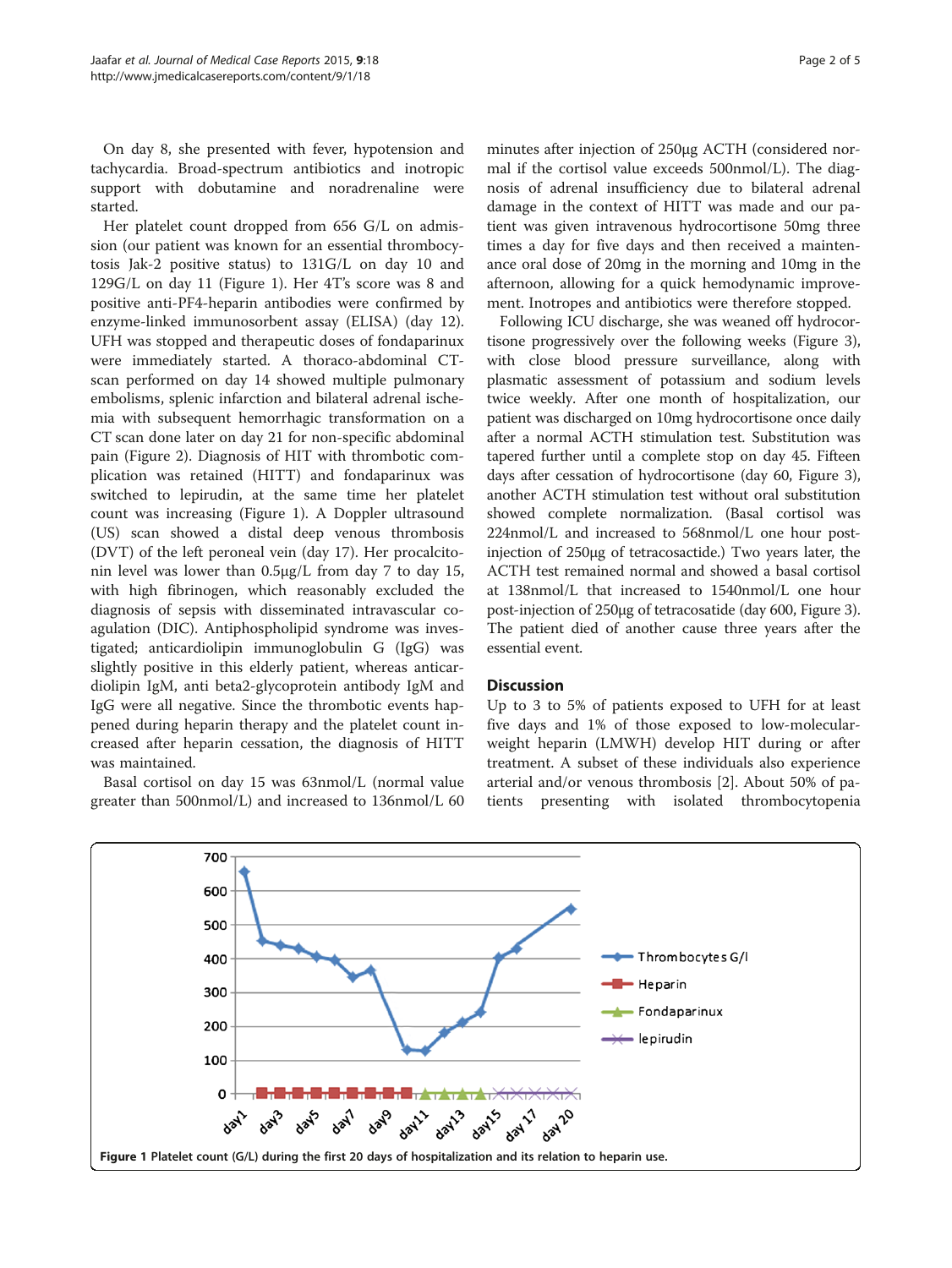<span id="page-2-0"></span>

develop a thrombotic event, and approximately 20% of them experience venous thrombosis with DVT and pulmonary embolism (PE) identified as the most common adverse events [[3](#page-4-0)]. Other unusual complications of HIT include adrenal hemorrhage as described in our case [[4](#page-4-0)]. Predictive scores, such as the 4-T score [\[5](#page-4-0)], or the HEP score [[6](#page-4-0)], are helpful to assess the likelihood of HIT. Anti-PF4 antibodies disappear in most patients after 90 to 120 days [\[7](#page-4-0)]. Treatment consists of discontinuation of heparin and therapeutic anticoagulation with nonheparin antithrombotic agents such as lepirudin and argatroban. LMWH should not be used because of cross-reactivity with HIT antibodies [\[2\]](#page-4-0). The safety and efficacy of fondaparinux have not been formally studied in patients with



HIT and there is some divergence in its recommendation in this setting [\[8\]](#page-4-0).

Each adrenal gland is supplied by three suprarenal arteries that originate from the inferior phrenic artery, the renal artery, and the aorta. Their branches feed into a subcapsular plexus located in the adrenal cortex. This highly vascular plexus drains into medullary sinusoids via relatively few venous channels at the corticomedullary junction, thereby creating a potential 'vascular dam' [\[9,10](#page-4-0)]. Additionally, the adrenal glands are each drained by a single central vein composed of thick longitudinal muscle bundles that create further resistance to blood flow. Any increase in adrenal venous pressure or arterial perfusion pressure may result in hemorrhage into the gland. In cases of hypotension and decreased arterial perfusion, capillaries at the corticomedullary junction are at risk of ischemic necrosis. When normal arterial perfusion is restored, hemorrhage can also occur due to reperfusion injury [[10,11](#page-4-0)].

High concentrations of catecholamines are present in the adrenal vein during times of stress. This may lead to adrenal vein constriction and increased venous pressure, which can progress to hemorrhage, as described above. Additionally, there is some evidence to suggest that the adrenal vein is prone to development of platelet thrombi in areas of turbulence and local stasis due to catecholamine release [\[10,11](#page-4-0)]. Thrombosis of the adrenal vein has been thought to cause outflow obstruction, leading to adrenal hemorrhage [[10,11](#page-4-0)].

Heparin provokes adrenal hemorrhage in two ways. First, heparin as an anticoagulant can potentiate bleeding risk when administered during acute illness, thereby leading to adrenal hemorrhage [\[10\]](#page-4-0). Second, in the setting of HIT, thrombosis of the central adrenal vein can lead to subse-quent adrenal hemorrhage [[10\]](#page-4-0). In a study by Kovacs et al. [[11](#page-4-0)], patients exposed to heparin for four to six days and over six days were approximately 17 and 34 times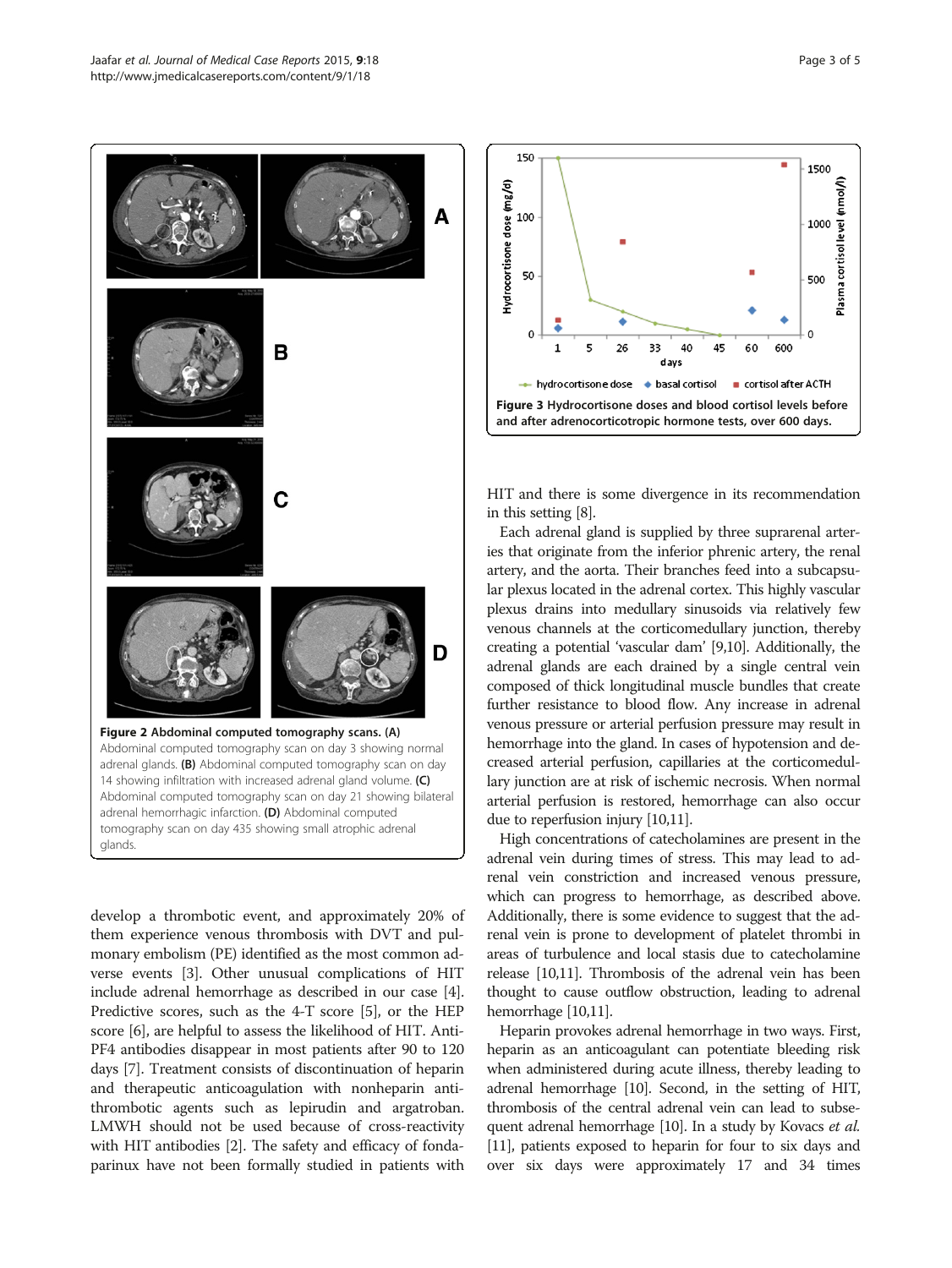respectively, more likely to develop bilateral massive adrenal hemorrhage than those with no heparin exposure. Patients who developed thrombocytopenia were found to have a 15 times greater risk for hemorrhage.

The presenting signs and symptoms of adrenal failure generally include hypotension or shock, abdominal or flank pain, fever, anorexia, nausea or vomiting, neuropsychiatric symptoms such as confusion or disorientation, and abdominal guarding or rebound tenderness [[9](#page-4-0)]. Laboratory evaluation may be normal or may show a significant alteration of electrolyte levels and a drop in hemoglobin [[10](#page-4-0)]. Traditionally, adrenal insufficiency is diagnosed biochemically by demonstrating low morning cortisol, which is independent from ACTH deficiency and low mineralocorticoid secretion in patients without ACTH deficiency. A short ACTH stimulation test should be performed, unless the diagnosis has been ruled out by a normal basal serum cortisol value [[9](#page-4-0)]. Chronic partial secondary adrenal insufficiency may not be detected by the 250μg ACTH stimulation test. Its use is controversial in critically ill patients, nevertheless there is no other reliable test to assess the adrenocortical axis in this setting [[12](#page-4-0)]. In our case, the adrenal insufficiency diagnosis was highly probable, given the clinical course, the biological tests performed, and the sequence of CT images, although the workup should ideally have included ACTH, renin and aldosterone levels. Adrenal hemorrhage on CT scan is characterized by a round or oval mass in the adrenal gland [\[13\]](#page-4-0).

When acute adrenal insufficiency is confirmed, immediate treatment involves fluid, electrolyte, and hydrocortisone replacement. Mineralocorticoid replacement can be added as needed once the dose of hydrocortisone is less than 50mg daily [[14](#page-4-0)]. Fludrocortisone, a potent synthetic mineralocorticoid, is given orally at a usual dose of 0.1mg/day. Patients with adrenal insufficiency after bilateral adrenal hemorrhage are usually treated with longterm oral steroids after hospital discharge, with the hypothesis that irreversible adrenal damage has occurred and probably because of lack of sufficient data about its long-term evolution [\[9,15](#page-4-0)]. This raises the question of identifying patients with potential chance of recovery after adrenal damage due to HIT.

To our knowledge, this is the first reported clinical situation demonstrating that some patients can recover their adrenal function within a short period of time after adrenal offense by HIT, allowing for discontinuation of glucocorticoids [\[16,17](#page-4-0)]. For a corticosteroid-weaning trial, one should be able to better characterize the mechanism of adrenal insufficiency and to identify subsets of adrenal damage, including hemorrhagic damage, with partial tissue necrosis. This would ideally be realized by imaging modalities that could show the percentage of residual viable healthy tissue, which could finally indicate the chance of weaning corticosteroids. Until such tests are available to clinicians, our description suggests that a

case-by-case evaluation and trial to withdraw steroids under strict medical control may be attempted in adrenal damage due to HIT.

### Conclusions

BAD in the context of HIT is a rare condition that needs urgent recognition, withdrawal of heparin, and immediate substitution treatment with corticosteroids and nonheparin antithrombotic therapy.

Patients usually receive lifelong steroid replacement since the natural evolution of adrenal insufficiency in this context is not known. Our case description suggests that in the context of HIT, the damage mechanism might increase the chance of adrenal recovery, thus allowing for steroid withdrawal during follow-up. A whole gland necrosis might not always be present, especially when venous thrombosis with adrenal congestion is the cause of the deficiency. The next question will be how to identify these patients and which withdrawal protocol would be the most safe and effective.

#### Consent

Written informed consent for publication of this case report and accompanying images was unobtainable from the deceased patient's next of kin despite all reasonable efforts. Every effort has been made to protect the identity of our deceased patient and there is no reason to believe that our patient would have objected to publication.

#### Abbreviations

ACTH: adrenocorticotropic hormone; AF: atrial fibrillation; BAD: bilateral adrenal damage; CT: computed tomography; CPR: cardiopulmonary resuscitation; DIC: disseminated intravascular coagulation; Doppler US: Doppler ultrasound; DVT: deep venous thrombosis; ELISA: enzyme-linked immunosorbent assay; HIT: heparin-induced thrombocytopenia; HITT: heparin-induced thrombocytopenia/thrombosis; ICU: intensive care unit; IgG: immunoglobulin G; LMWH: low-molecular-weight heparin; PE: pulmonary embolism; UFH: unfractionated heparin.

## Competing interests

The authors declare that they have no competing interests.

#### Authors' contributions

JJ conducted the literature review, drafted the manuscript, and made figures 1 and 2. MN revised the organization and edited the content of the whole manuscript, and drew figure 3. JP revised the manuscript and particularly edited the endocrinology part of the discussion; FB revised the manuscript and particularly addressed the hematology part of the report. All authors read and approved the final version of the manuscript.

#### Acknowledgements

We thank the patient's health-care proxy who accepted the publication of this case report. We would like to thank Dr Parmeseeven Mootoosamy for proofreading the manuscript for English.

#### Author details

<sup>1</sup>Department of Internal Medicine, Geneva University Hospitals and Faculty of Medicine, Gabrielle-Perret-Gentil 4, Geneva 1211, Switzerland. <sup>2</sup>Division of Angiology and Hemostasis, Geneva University Hospitals and Faculty of Medicine, Gabrielle-Perret-Gentil 4, Geneva 1211, Switzerland. <sup>3</sup>Division of Endocrinology and Diabetology, Geneva University Hospitals and Faculty of Medicine, Gabrielle-Perret-Gentil 4, Geneva 1211, Switzerland.